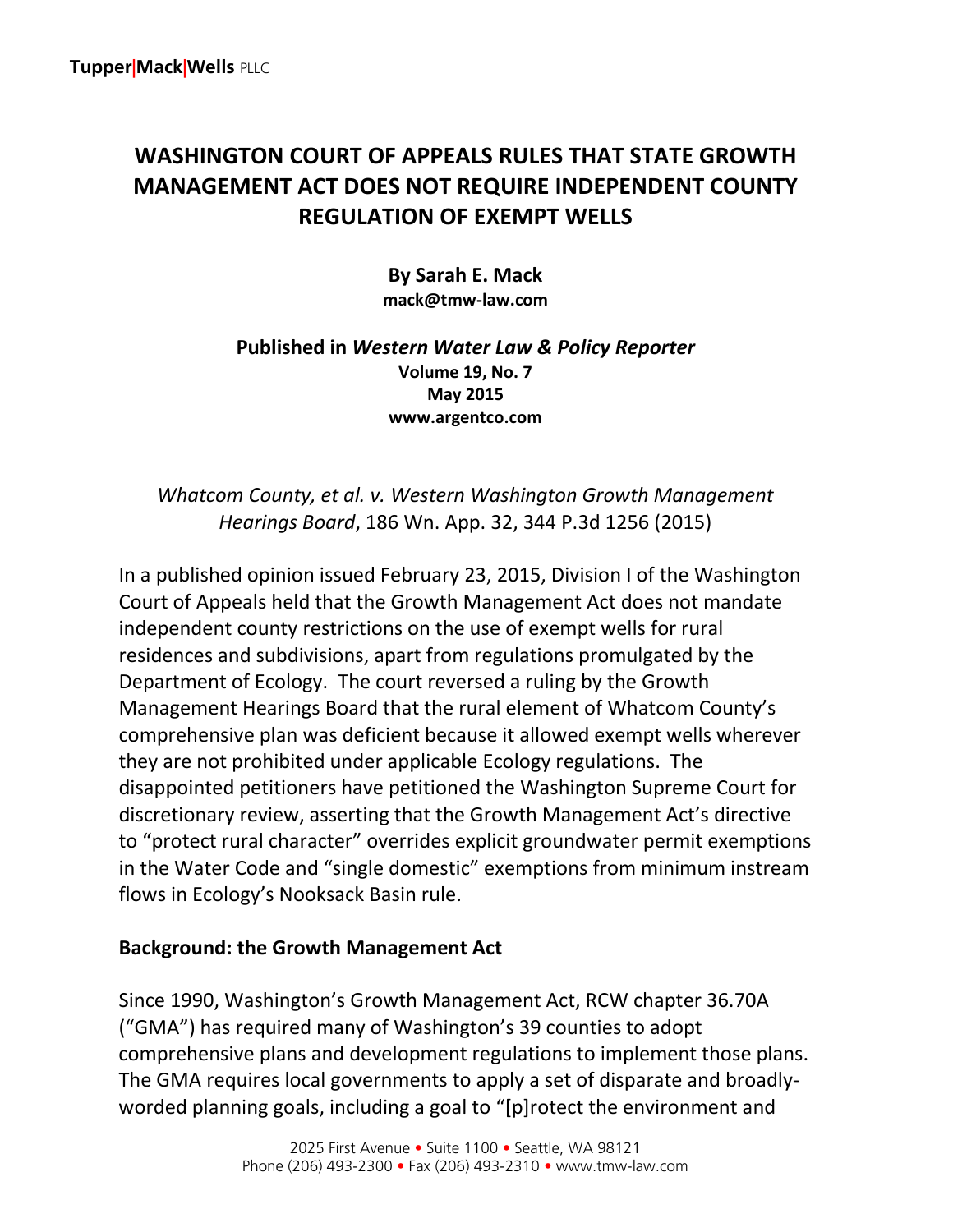enhance the state's high quality of life, including air and water quality, and the availability of water." RCW 36.70A.020.

The GMA also identifies mandatory elements of a comprehensive plan. Counties are required to include a "rural element" with "measures that apply to rural development and protect the rural character" by, among other things, "protecting surface water and groundwater resources." RCW 36.70A.070(5)(c)(iv). Local governments are required to review and revise their comprehensive plans and development regulations every seven years.

The Growth Management Hearings Board ("GMHB") is a state-level administrative appeals board established to review claims that local comprehensive plans or development regulations are not consistent with the GMA. The GMHB's review is limited to the record created by the local government in taking the challenged action. Local plans and regulations are presumed valid upon adoption, and the challenger has the burden of demonstrating lack of compliance with the GMA. In RCW 36.70A.3201, the Legislature has explicitly directed the GMHB to grant deference to counties in how they plan for growth, consistent with the requirements and goals of the GMA. However, despite the statutory presumption of validity, burden of proof, and required deference to local planning, in practice the GMHB readily finds local governments out of compliance with the GMA by determining that local plans and regulations are "clearly erroneous" in light of the Act's goals and requirements.

# **Background: Ecology's Nooksack Rule**

Whatcom County is located in northwest Washington adjacent to the Canadian border. The county's rural areas lie within the Nooksack River Basin, which is the subject of an instream resources protection program promulgated in 1985 by the Department of Ecology (WAC chapter 173-501) (the "Nooksack Rule"). The Nooksack Rule established minimum instream flows for numerous stream segments and closed some streams to further surface water appropriations.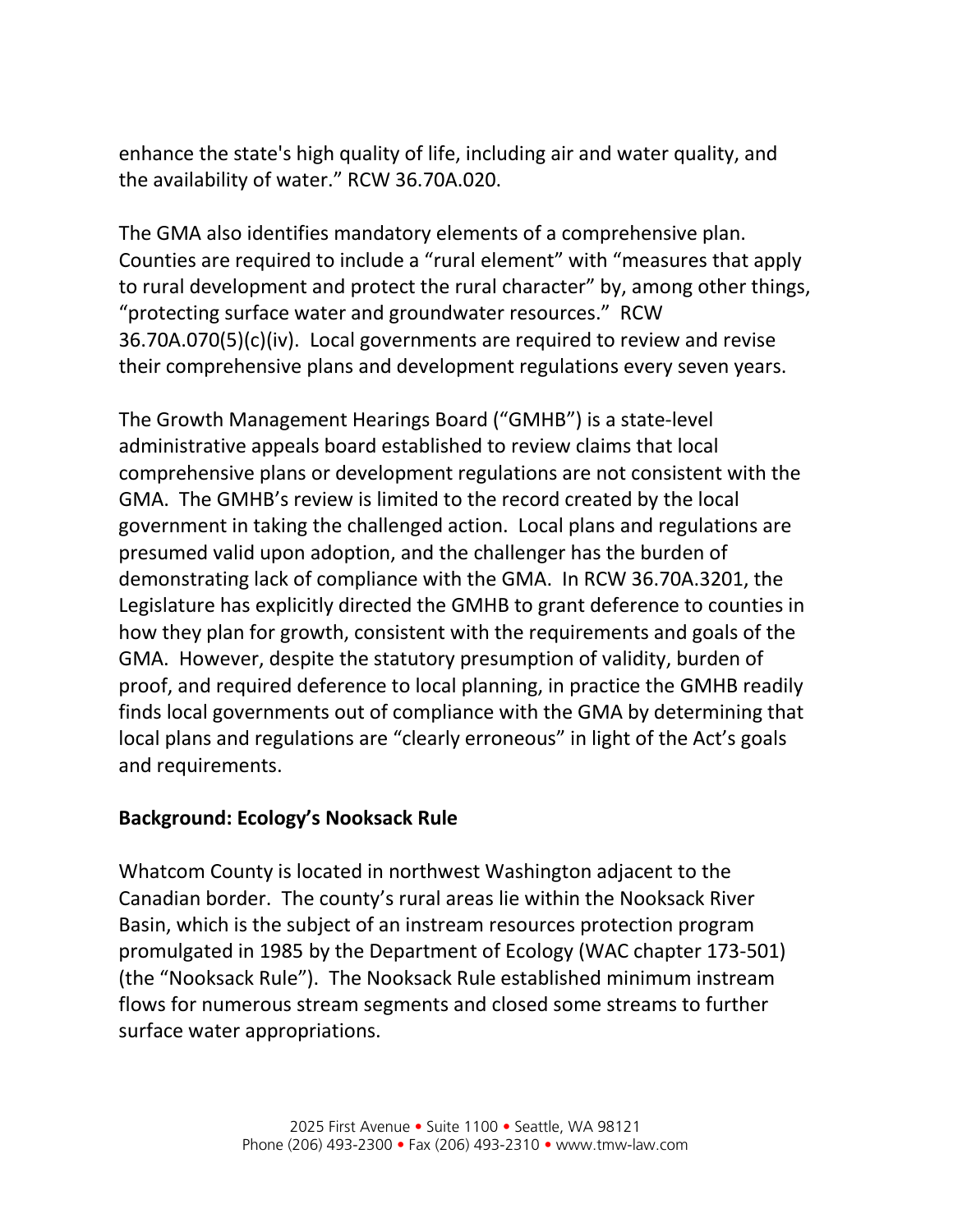Ecology's Nooksack Rule includes explicit exemptions for single domestic uses, including up to one-half acre of lawn and garden irrigation, except from Whatcom Creek. WAC 173-501-070(2). Additionally, the Nooksack Rule does not apply to groundwater withdrawals that are permit-exempt under RCW 90.44.050, which exempts from permit requirements any withdrawal of groundwater for single or group domestic uses in an amount not exceeding 5,000 gallons per day.

# **The GMHB Decision**

In 2012, Whatcom County adopted Ordinance No. 2012-032, consisting of amendments to the rural element of its Comprehensive Plan and its development regulations, including specific measures to protect the quantity and quality of surface water and groundwater. County policies and regulations address the determination of water availability in the context of subdivision and building permit applications, as required by state law.

Applicants for building permits and subdivisions are required to provide evidence of an adequate water supply prior to approval. County ordinances set forth specific requirements where an applicant seeks to rely on water from an existing public water system, where an applicant proposes creation of a new public water system, and where an applicant proposes use of water from a private well. For a subdivision or building permit application relying on a private well, the County will approve the application only where the well "proposed by the applicant does not fall within the boundaries of an area where [Ecology] has determined by rule that water for development does not exist."

Four citizens and a nonprofit organization filed an appeal with the GMHB, alleging that Whatcom County's 2012 plan failed to contain measures to protect rural character by protecting surface water and groundwater resources. The petitioners argued that it was insufficient to defer to Ecology's Nooksack Rule, which they consider inadequate to "solve the problem of proliferation of individual exempt wells" in the county.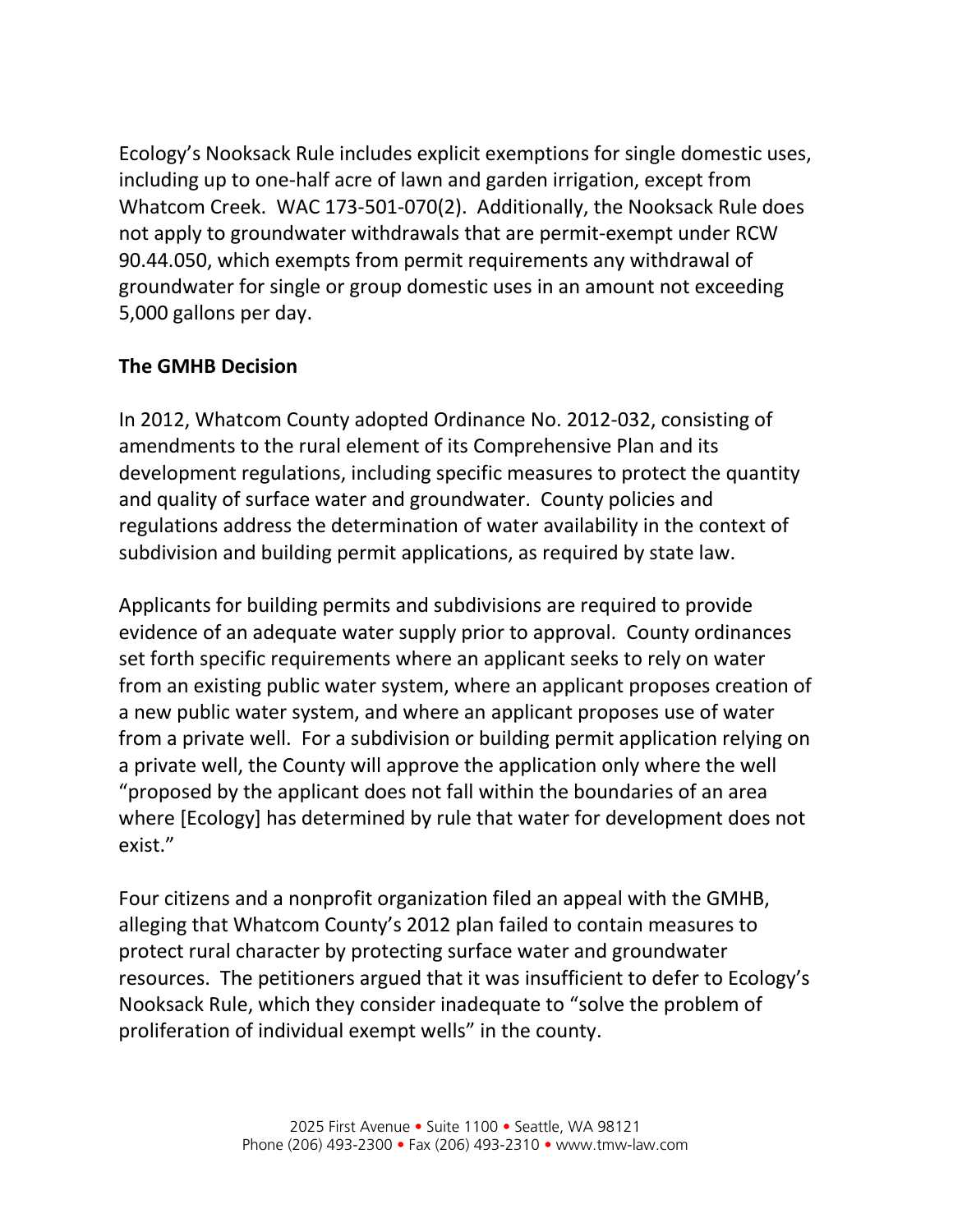The GMHB ruled in the petitioners' favor, concluding that Whatcom County had failed to adopt "measures to protect rural character" in its comprehensive plan because it does not require applicants for building permits or subdivisions to demonstrate that a proposed exempt well will not impair minimum instream flows set by rule in the Nooksack River basin. Although it acknowledged that Whatcom County has in place subdivision regulations that preclude applicants from circumventing state law restrictions on exempt wells, the GMHB concluded that the GMA nevertheless imposes a much more expansive duty to regulate water use.

The GMHB ruled that the standard for "determining legal availability of water" is not whether Ecology's rule would allow a new exempt well, and that "the County must deny a permit for a new building . . . unless the applicant can demonstrate factually that a proposed new withdrawal from a groundwater body hydraulically connected to an impaired surface water body will not cause further adverse impact on flows."

The GMHB also concluded that the County's rural element contained insufficient measures to protect water quality. The GMHB remanded the County's ordinance to the County, but declined the petitioners' request to invalidate the ordinance.

# **The Court of Appeals Decision**

Whatcom County appealed the GMHB decision to the Court of Appeals, and the original petitioners cross-appealed the GMHB's refusal to invalidate the County's plan and regulations. The court held that the GMHB erroneously interpreted and applied the law in determining that the County's ordinance fails to comply with the GMA.

The court agreed with the GMHB's general conclusions that the GMA has requirements to "protect ground and surface water and ensure land uses are compatible for fish and wildlife," and that the rural element of a county comprehensive plan "must include measures governing rural development to protect water resources." The court explained that the issue is whether the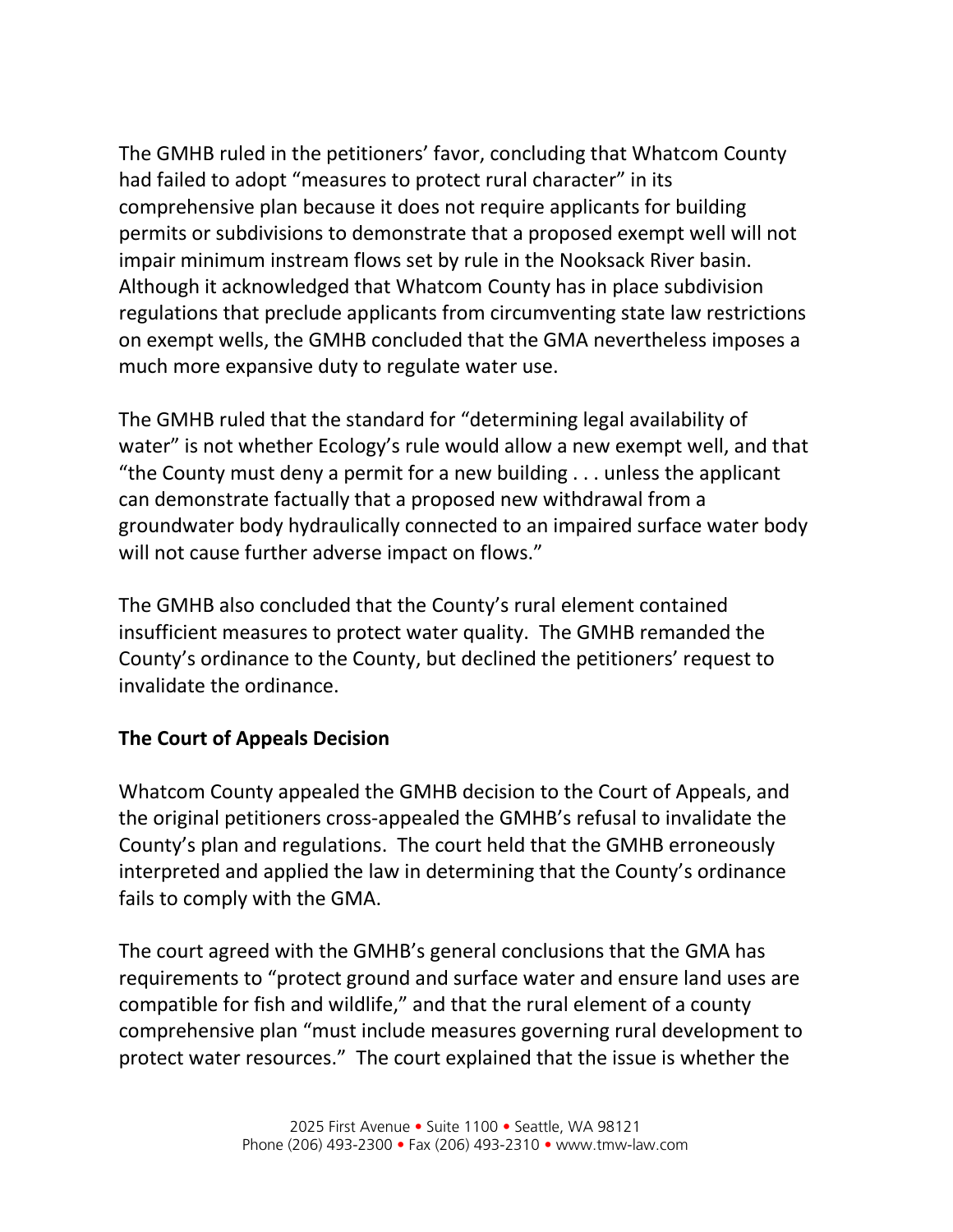GMHB correctly concluded that Whatcom County's ordinance fails to protect water availability and water quality as required by the GMA.

# **Water Availability**

The court began its discussion of water availability by addressing the GMHB's reliance on *Kittitas County v. Eastern Washington Growth Management Hearings Bd.*, 172 Wn.2d 144, 256 P.3d 1193 (2011). The issue in *Kittitas County* was whether a county's subdivision regulations failed to protect water resources because they "allow[ed] multiple subdivisions side-by-side, in common ownership, which then [could] use multiple exempt wells" – a practice commonly referred to as "daisy-chaining." In that case, the Supreme Court interpreted the GMA's mandate to protect water resources "to at least require that the County's subdivision regulations conform to statutory requirements by not permitting subdivision applications that effectively evade compliance with water permitting requirements."

As the GMHB recognized, Whatcom County's regulations do not allow the "daisy-chaining" of plat applications that was the specific target of the *Kittitas County* decision. However, the GMHB went much farther, relying on the Supreme Court's observation in *Kittitas County* that "the County must regulate to some extent to assure that land use is not inconsistent with available water resources" to reject Whatcom County's incorporation of Ecology rules concerning water availability.

The court of appeals explained that county regulations "essentially provide that in determining the availability of water, the County seeks to meet the requirements of the GMA by following consistent Department of Ecology regulations regarding the availability of water." The court held that the GMHB erroneously interpreted the law by concluding that the County "must make its own, separate determination of the availability of water in order to fulfil the requirements of the GMA."

The court emphasized that in *Kittitas County*, the Supreme Court anticipated **consistent** local regulation by counties in land use planning to protect water resources, which "necessarily contemplates proper cooperation between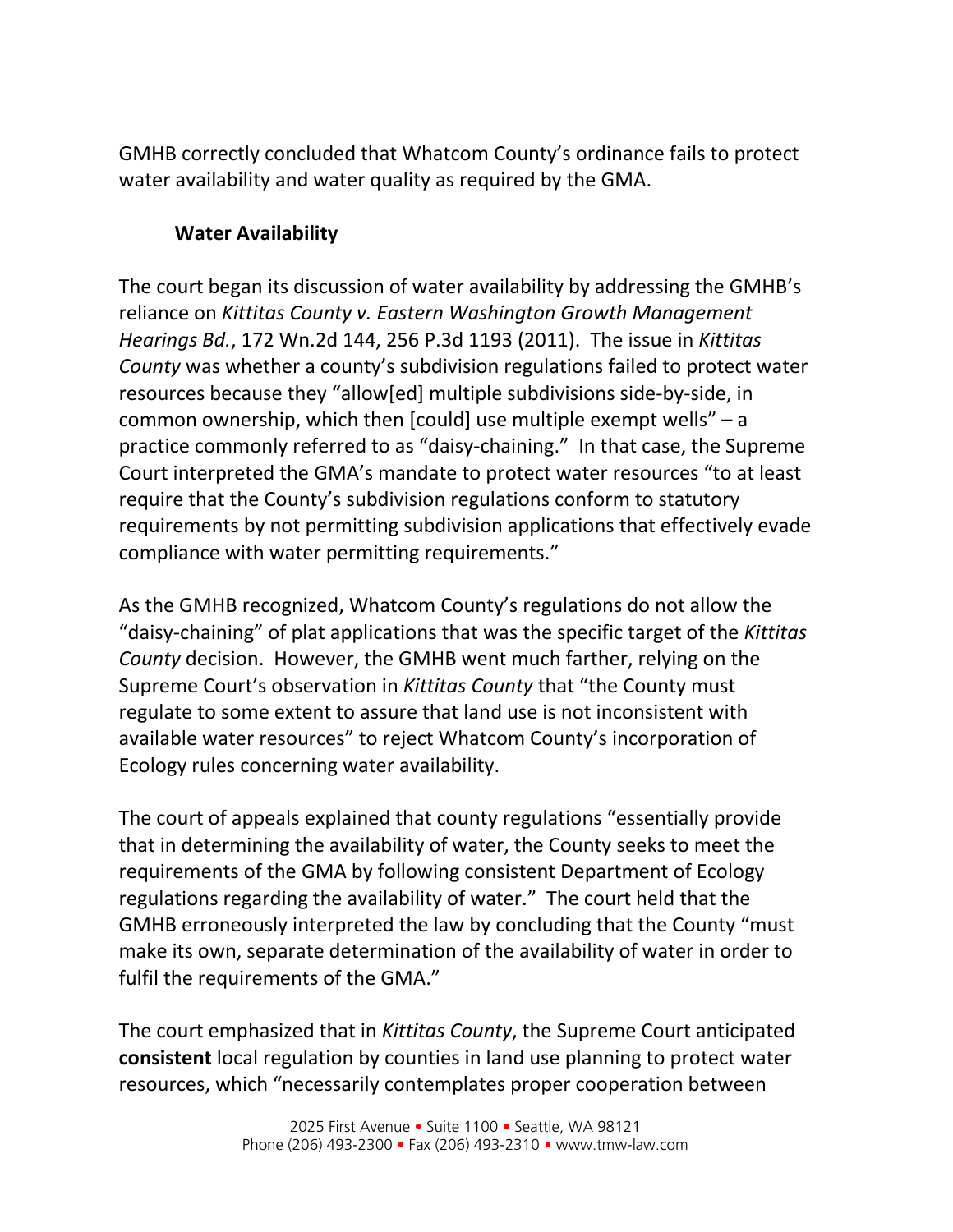Ecology and counties" regarding protection of water resources. By incorporating Ecology regulations, Whatcom County provided for cooperation between its exercise of land use authority and Ecology's management of water resources. The court of appeals warned that the GMHB's approach allows for inconsistent conclusions between counties and Ecology about the availability of water, pointing out that the GMHB's conclusions about water availability in the Nooksack Basin are directly contrary to Ecology's interpretation of its own regulation.

Next, the court addressed the GMHB's implicit determination that water is not available for permit-exempt groundwater withdrawals in the Nooksack Basin. The court held that, first, the GMHB erroneously interpreted and applied *Postema v. Pollution Control Hearings Bd.*, 142 Wn.2d 68, 11 P.3d 726 (2000), which addresses groundwater permitting and does not squarely address the protection of instream flows from permit-exempt wells. Second, the GMHB erroneously relied on the "legal principles" asserted in an Ecology letter addressing the provisions of an entirely different basin regulation, instead of addressing the specific provisions of the Nooksack Rule. Finally, the Board erroneously overlooked the specific exemptions and exclusions in the Nooksack Rule and required the County to impose restrictions on exempt wells that are inconsistent with Ecology's interpretation of the rule. The court reversed the GMHB's decision with respect to the issue of water availability.

# **Water Quality**

With respect to the GMHB's conclusions that the County had failed to protect water quality, the court held that the GMHB engaged in unlawful procedure by taking "official notice" of and relying on two documents outside the record, without giving the County an opportunity to contest the information in those documents. The court remanded this issue for reconsideration by the GMHB on a proper administrative record, additionally emphasizing the GMA duty to "protect" rather than "enhance" water quality as well as the GMA requirement that the GMHB apply a more deferential standard of review to the County's actions.